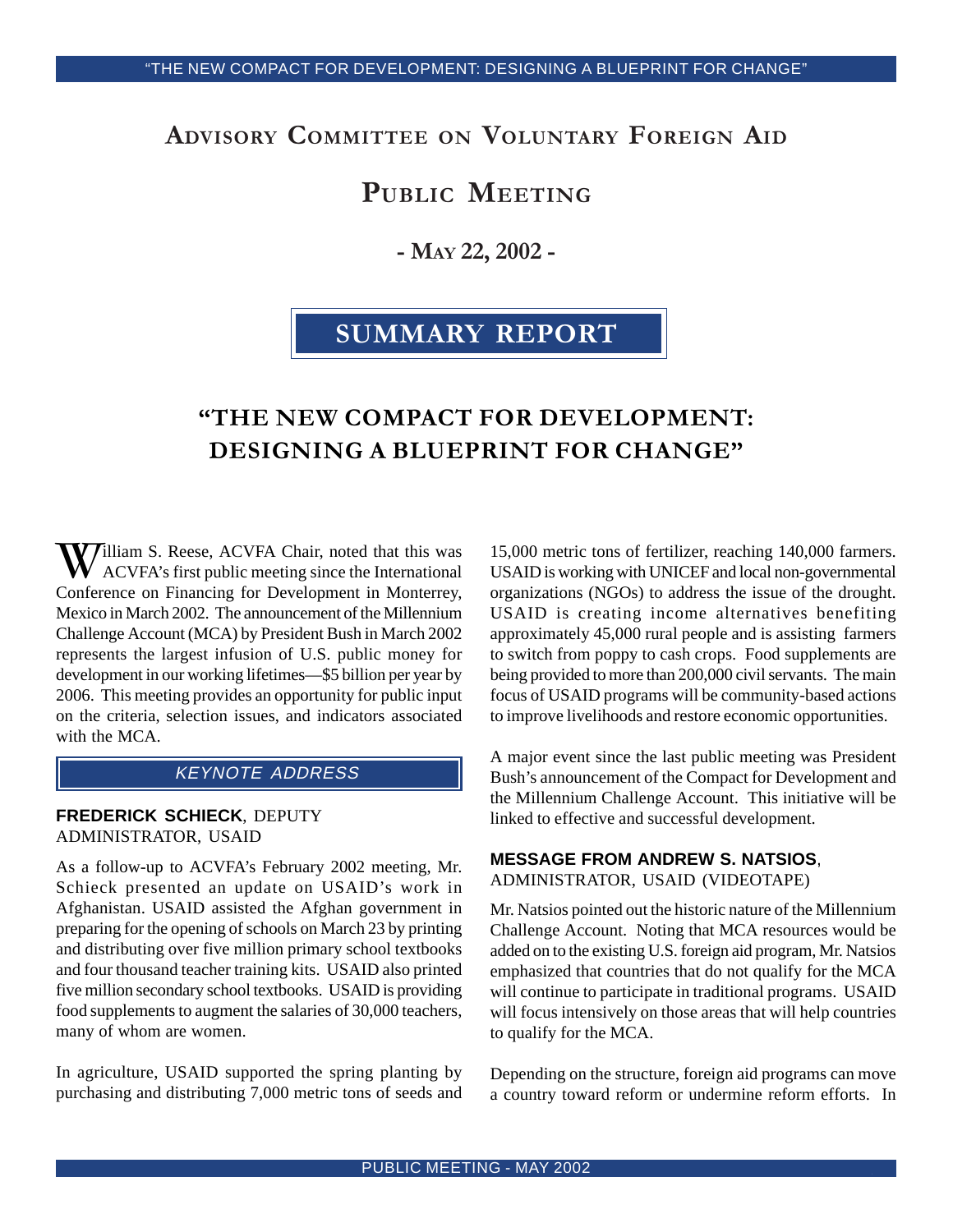the early 1990s many Latin American leaders used the U.S. foreign assistance program as a tool to bring about democratic and free market reforms in their countries. The MCA is designed to put tools in the hands of reformers.

Mr. Natsios emphasized that substantial damage will be done if Congress is pressured into earmarking the MCA funds. The people who know how the money should best be spent, including host country ministers, ambassadors, mission directors, and civil society often have the least influence over the allocation of current resources. The MCA will have the best chance of success if earmarks are avoided and decisionmaking power is retained at the local level.

The success of the MCA will require the cooperation of many groups, including local and international NGOs, universities, and the private sector. Mr. Natsios closed by stating that USAID looks forward to working together on this important effort.

#### **"THE PRESIDENT'S NEW COMPACT FOR DEVELOPMENT"**

**FREDERICK SCHIECK**, DEPUTY ADMINISTRATOR, USAID

Mr. Schieck stated that the main goal of the MCA is to promote economic growth and poverty reduction in developing countries that have made strong

commitments to **ruling justly, investing in people and promoting economic freedom,** the categories mentioned by President Bush in his speech announcing the new compact.

There are a number of interagency committees at work defining key components of the MCA. Target completion date of the various components is July to September 2002.

Mr. Schieck highlighted some of the approaches currently under discussion. The MCA will focus on performance and economic growth. Funding will be directed to selected countries that have adopted appropriate policies and reforms necessary to accelerate economic growth, improve governance, and provide a better standard of living for their citizens. A wide range of programs and activities is envisioned.

A task force is developing proposed criteria by which performance can be judged in the three broad categories outlined by the President. When the process of defining indicators is completed, there will be the difficult question of how to weigh performance among the indicators and identify appropriate modalities for funding. Some possible modalities are:

- 1. Funds will be provided on a grant basis only, although some funds may be channeled through credit institutions for lending to target beneficiaries.
- 2. MCA will be largely a bilateral program.

3. Provision for data collection and performance review will be built into the program.

4. Investment needs and growth potential of selected countries will be taken into account in determining the allocation of funds.

Possible investment sectors include public management, entrepreneurship, international and regional trade, agriculture, education, health, finance and business. Economic growth and poverty reduction will be central to all interventions. Mr. Schieck remarked on the importance of having flexible tools, including the ability to design programs at

the local level.

The U.S. government expects to have many partners in implementation. The MCA represents an opportunity for the U.S. development community, public and private, to focus on performance as the base for assistance programs.

## **DISCUSSION**

#### **Issues discussed include the following:**

*What are the plans for participation by developing countries, particularly women and rural people, in this process?* There are small interagency groups working on these concerns. It is important that the identification and design of projects is not a "top down" process.

*The NGO community believes it is important for the MCA to keep a focus on the Millennium Development Goals*

*"MCA countries must have made strong commitments to ruling justly, investing in people, and promoting economic freedom."*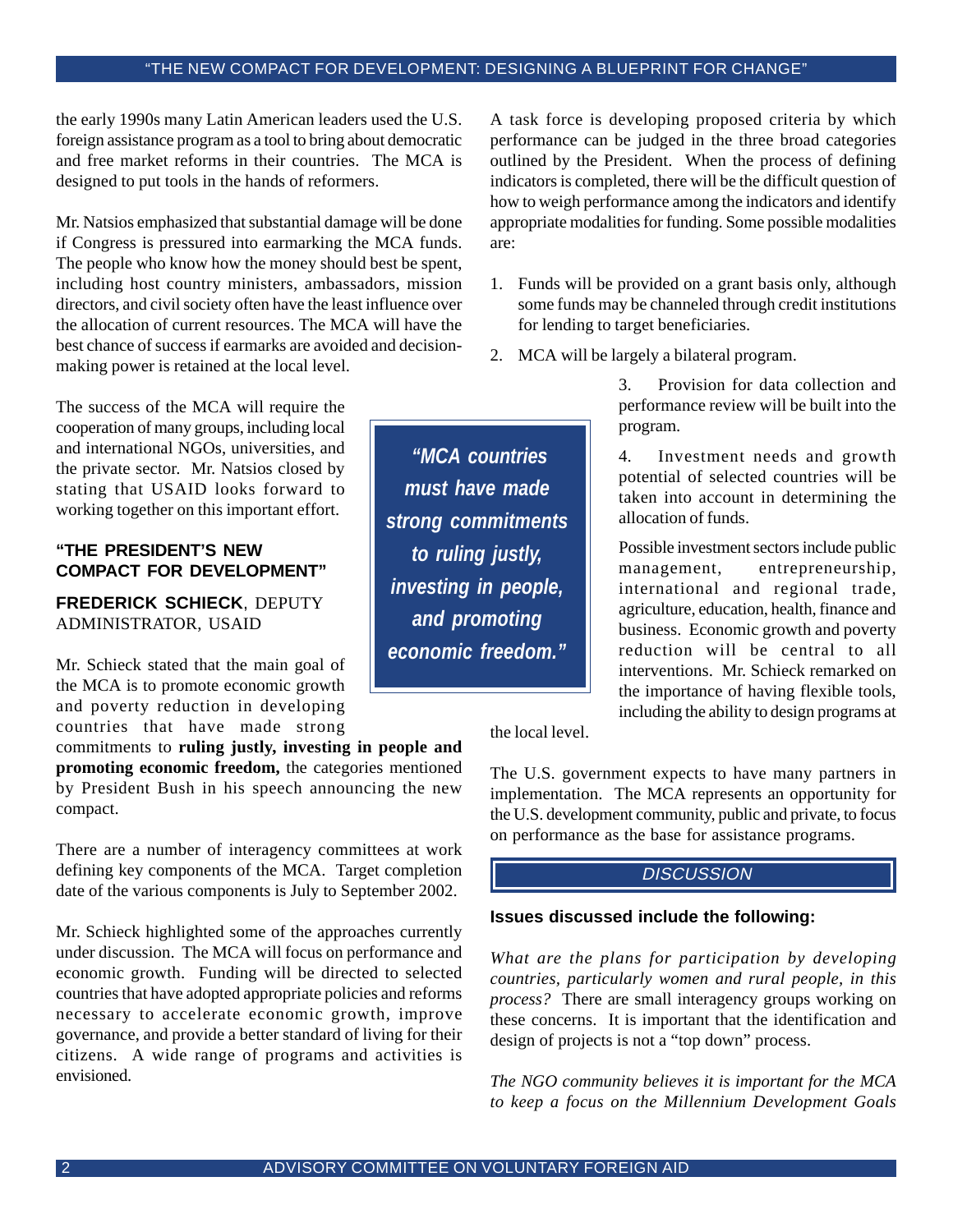*(MDGs).* This principle is emphasized in InterAction's policy paper on the MCA that addresses many of the issues that concern policymakers and NGOs.

*There is a need to have objective criteria, but there is also a need for flexibility and judgment.* If the bar is set too high, there will not be enough countries that qualify for the program. The MCA should be targeted to the poorest countries.

*What is the management structure for this new initiative and what role do other federal agencies have?* The participants on the committees at this time represent the Department of State, USAID, Department of the Treasury,

and the National Security Council (NSC). Other U.S. agencies will participate at some point. An interagency process will have program oversight.

*Will the MCA target a large or small number of countries?* Preliminary thought is that assisting fewer countries with larger resources would more likely lead to success, but the issue has not been decided.

*How will the bilateral framework mesh with programs requiring regional strategies?* The interagency groups are open to the idea of working jointly with international organizations.

*Will funds be provided through program, sector, or project assistance, and will any new modalities be considered?* There should be a wide range of modalities and tools to address problems.

### **"THE MILLENNIUM CHALLENGE ACCOUNT: DEVELOPING EFFECTIVE PARTNERSHIPS, CRITERIA, AND MEASUREMENTS"**

#### **ALAN P. LARSON**, UNDER SECRETARY FOR ECONOMIC, BUSINESS AND AGRICULTURAL AFFAIRS, U.S. DEPARTMENT OF STATE

Mr. Larson remarked that this new presidential initiative is an attempt to take an approach to development policy that reflects U.S. goals and interests. It recognizes the importance of good governance and mobilizing all available resources. Good development requires well-targeted assistance to help countries attract and use effectively other financial resources that are far larger than Official Development Assistance.

The MCA is aimed at getting concrete results by working with committed partners. There are enormously larger returns on development investment when assistance is given to countries that have a strong policy framework. President Bush outlined three broad criteria: ruling justly, investing in people, and an economic environment that rewards enterprise and entrepreneurship.

The United States will continue to be the world's largest provider of humanitarian support given on the basis of human need rather than internal policies. Countries that don't meet

> the high standards of the MCA will continue to receive assistance under traditional programs. The MCA will be a spur for countries to make policy reforms to meet the standards. The MCA can also have a strong positive impact on the development programs of other major donors.

> Mr. Larson invited meeting participants to provide input on the criteria. Outreach to developing countries, NGOs, and the business community is a serious part of the MCA strategy.

**WILLIAM SCHUERCH,** DEPUTY ASSISTANT SECRETARY FOR INTERNATIONAL DEVELOPMENT,

DEBT, AND ENVIRONMENTAL POLICY; U.S. **TREASURY** 

Mr. Schuerch remarked that teamwork is a hallmark of the current MCA interagency process among the Department of State, the Department of the Treasury, the National Security Council, and USAID.

There has been a clear demonstration of failure of past foreign assistance programs. There have been successes on a project-by-project basis, but overall, too little has been accomplished relative to resources. The MCA represents an opportunity to create a new paradigm for foreign aid with a focus on economic growth and poverty reduction.

There are many issues, including how to measure progress toward the program goals and how to allocate resources effectively. There is a strong recognition that public support

*"Countries that don't meet the high standards of the MCA will continue to receive traditional development assistance."*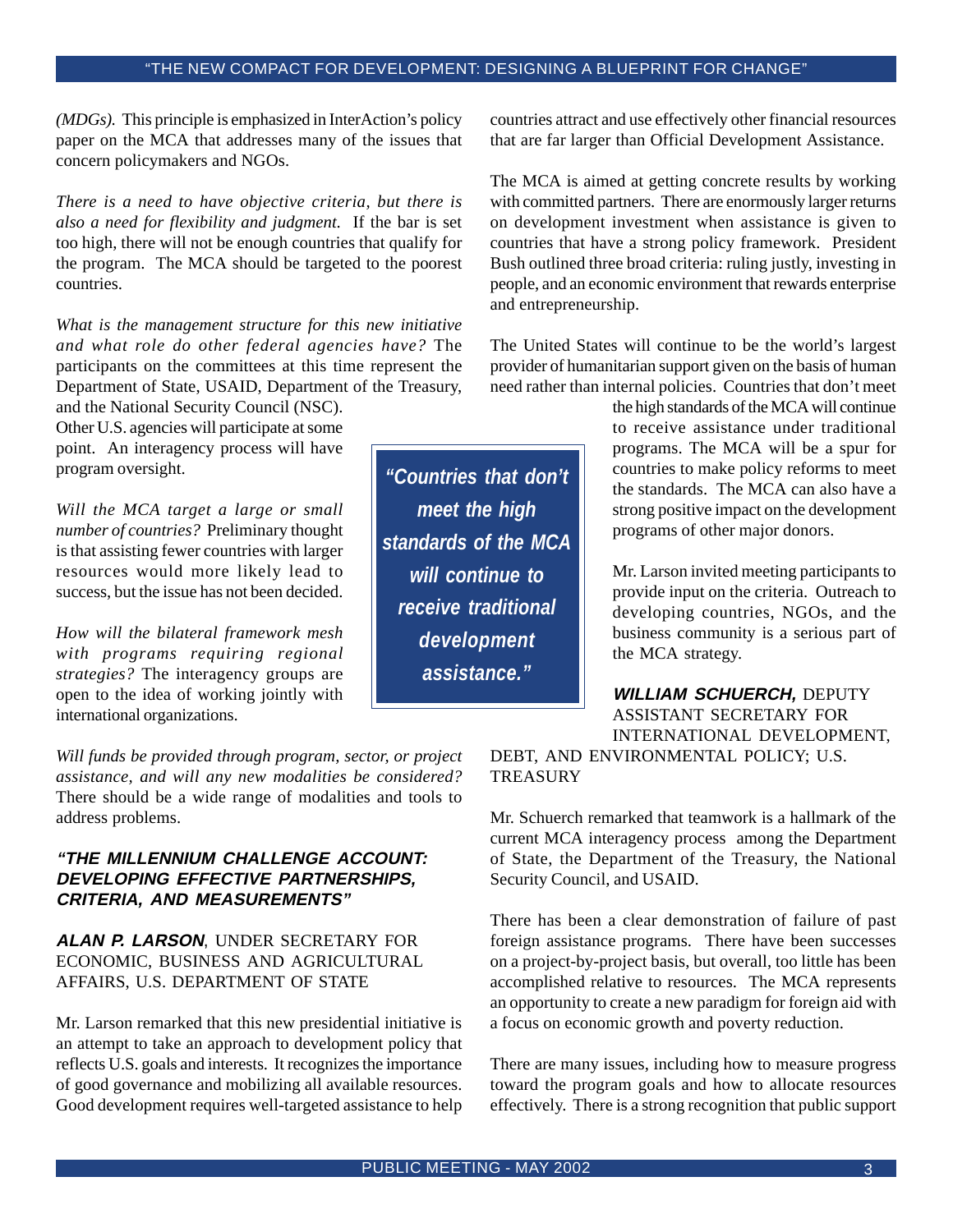is dependent upon on demonstrating progress and achievement in development assistance efforts. The MCA will emphasize accountability and transparency. Other issues relate to data that is missing or of poor quality; frequency and timing of data collection; how to aggregate the data; how selective the process should be and how to incorporate flexibility and judgment; absorptive capacity of recipient countries; and what modalities should be used. There is also a concern that countries will learn to "work the system" over time.

The interagency groups are looking at existing criteria and measurement systems that can be applied or adapted to the three areas of concentration. A pilot component is under consideration.

**PATRICK CRONIN**, ASSISTANT ADMINISTRATOR FOR POLICY AND PROGRAM COORDINATION, USAID

Mr. Cronin made three main points:

# **1. It is important to preserve the President's vision of the MCA.**

This is a unique opportunity in the history of U.S. foreign policy to reshape foreign

assistance. This opportunity should not be corrupted by predetermining how to spend the money or by laying out an easy set of criteria. This process will take a lot of deliberation, especially with people on the ground who must implement the assistance. "Freedom" cuts across the three sectors that the President has articulated — freedom from bad governance, human rights abuses, illiteracy, illness, and poverty.

### **2. The criteria will be designed to encourage reform.**

The Marshall plan encouraged European countries to adopt reforms. Similarly, the MCA is designed to provide support for reformers and provide an incentive to change policies.

#### **3. Partnership and outreach are key components of the MCA.**

Partnerships will include NGOs, the private sector, universities, and foundations. Four out of five dollars that flow to the developing world are from private sources. This money should be harnessed for development. USAID's Global Development Alliance (GDA) provides a new model

for thinking about partnership. It is critical to work in partnership with the people who are on the ground and know what needs to be done, and how to do it smartly.

#### **ROBERT CHASE,** ACVFA MEMBER, VICE PRESIDENT, WORLD LEARNING

The MCA will provide a vehicle for a new global consensus around development. Mr. Chase urged the meeting participants to review InterAction's MCA policy paper. He briefly paraphrased some of its issues:

- Focus on the longer-term Millennium Development Goals
- Funds should be in addition to current levels of foreign assistance
- Ensure assistance to countries that don't qualify for the MCA
- Focus funding on a relatively small number of countries at a significant level to make a difference
- Serve as an incentive for countries to meet the MCA standards
- Disburse aid as grants, not loans
- Do not provide funding exclusively through national governments
- Reflect the abiding humanitarian concerns of the U.S. people
- Promote donor coordination
- Build genuine partnerships and commitments from societies, not just governments
- Be part of a multi-part, coherent development strategy.

Mr. Chase remarked that the Poverty Reduction Strategy Papers (PRSP) required by the World Bank and the International Monetary Fund (IMF) address many of these principles. Mr. Chase urged the architects of the MCA to take a fresh look at the PRSP, to borrow from it, work with it, and learn from it. This is an outstanding opportunity for the United States to exert leadership among donors and leverage their funds and national budgetary resources, which together far exceed our bilateral aid.

A significant reason why U.S. foreign aid has not received better results is that past development assistance allocations were made on the basis of short-term foreign policy considerations, which provided no incentive for governments to reform. The beauty of the MCA is that it is genuinely developmental. As the program unfolds, it will be important to ensure that allocation decisions are as transparent as

*"It is important for the MCA to keep a focus on the Millennium Development Goals."*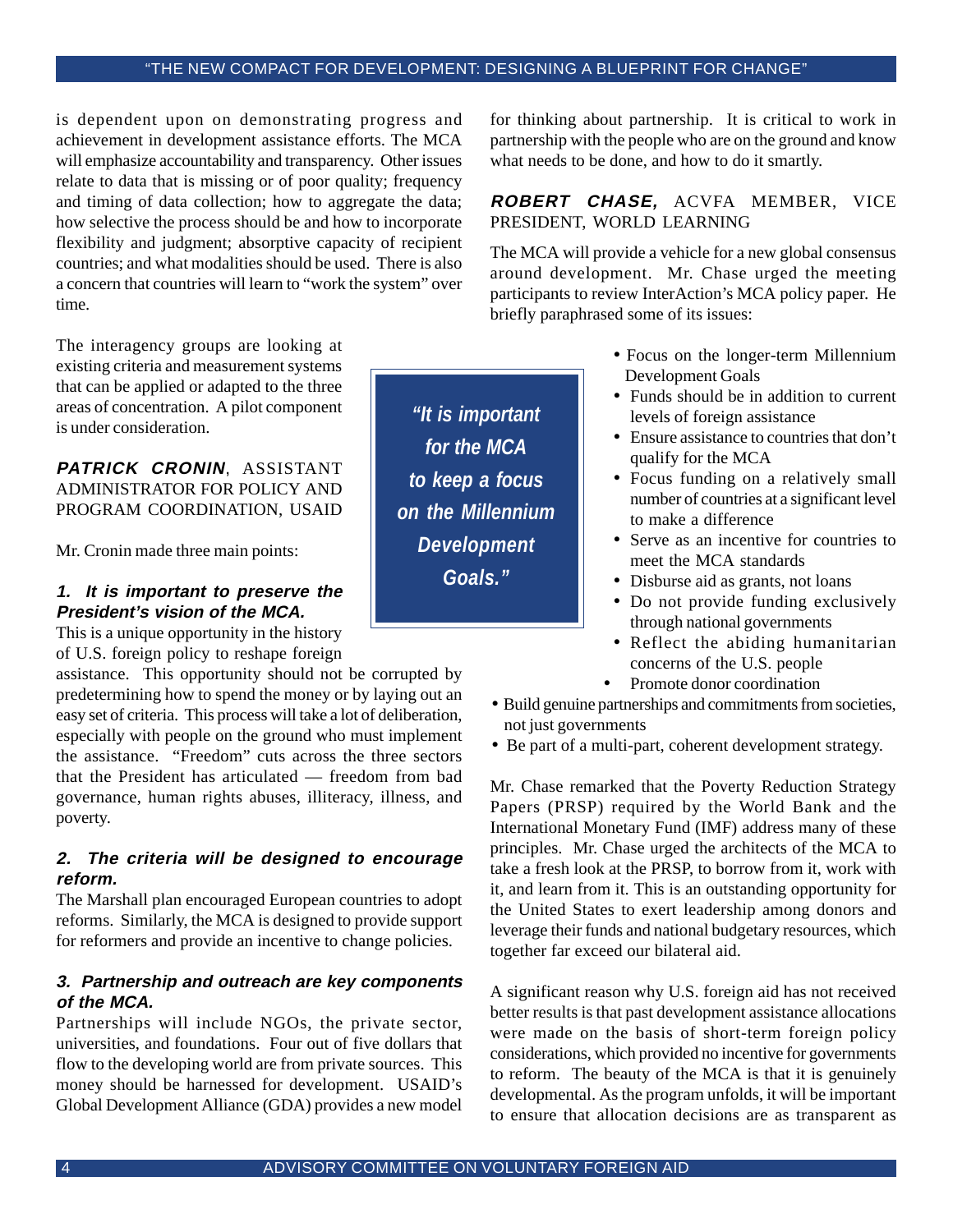possible. If the MCA is saddled with legislative earmarks, it will be rendered ineffective. A challenge has been thrown out to the non-governmental community to make sure that doesn't happen. Securing buy-in from Congress will require bipartisan involvement early in the process.

In closing, Mr. Chase remarked that the MCA also provides a wonderful opportunity to reach out and educate the U.S. public in new ways of thinking and understanding the development process.

# **DISCUSSION**

## **Issues discussed include the following:**

*How will gender be considered in the development of the criteria?* Gender groups will be included as part of the outreach. Country commitment to gender equality in education, health, agriculture, and ruling justly must be examined.

# *Have the interagency discussions included how to ensure that education,*

*health, and other sectors remain a key part of this new initiative?* A significant amount of resources should go for education and health, but ultimately countries must fund their own health and education systems. Resources must be devoted to achieving economic growth in order to build economies that are capable of supporting these programs. Economic growth is fundamental to poverty alleviation.

*How will the MCA orchestrate civil society, government, and private sector goals in achieving the MDGs?* One must consider the opportunities, strengths, leaders, and reformers available to move society forward. Needs identification has to be done jointly from the bottom up and the top down. There also needs to be a broad consultation on determining appropriate implementation mechanisms. How countries use their domestic savings is a key issue. In addition, the international framework that supports development, including trade, must be considered.

*Many earmarks are the result of constituents across the country influencing their congressional representatives.* There would be great benefit in involving people outside of Washington, D.C., in this process as soon as possible.

*What is the state of current talks between the U.S. government and the International Development Association (IDA)?* Most performance issues have been resolved. The World Bank is committed to a broad measurement system in line with UN and MDG goals. With regard to the grants issue, the range of differences has been narrowed significantly, but it is not possible to predict the outcome. A range of 18-21 percent of overall IDA resources is under discussion. There will probably be a fairly flexible system focused on social sector areas. Grants are already part of IDA, but have not yet been used within the bank

> system to offset prices of commercial services delivered to the poor.

*The Center for Global Development (CGD) proposes a two-stage selection process:*

- *1. Eligibility based on very clear minimal thresholds*
- *2. Eligible countries compete for MCA funds by proposing particular programs*

The interagency groups have discussed the two-stage approach. Issues of objectivity, transparency, effectiveness, impact, and

flexibility are being examined.

*Studies have shown that 70 percent of U.S. development assistance stays in this country. How could the MCA ensure that a greater portion of aid reaches the intended beneficiaries?* Some aid that remains in the United States does actually directly benefit the recipient country and its people, for example, if the aid money were used for a highcaliber education consultant whose work made a real difference in the education system in the country.

#### **AFTERNOON OPENING REMARKS: WILLIAM S. REESE,** ACVFA CHAIRMAN.

Mr. Reese stressed the historic nature of this new presidential initiative. Public opinion surveys have found a great deal of public support for foreign assistance. This new initiative brings significant new funds to assist developing countries, but the work is not done. The non-governmental community must participate in the dialogue and planning to ensure that the MCA is designed well and is approved by Congress.

Mr. Reese urged the audience to be as positive and constructive as possible in contributing to the dialogue about

*"Allocation decisions must be as transparent as possible."*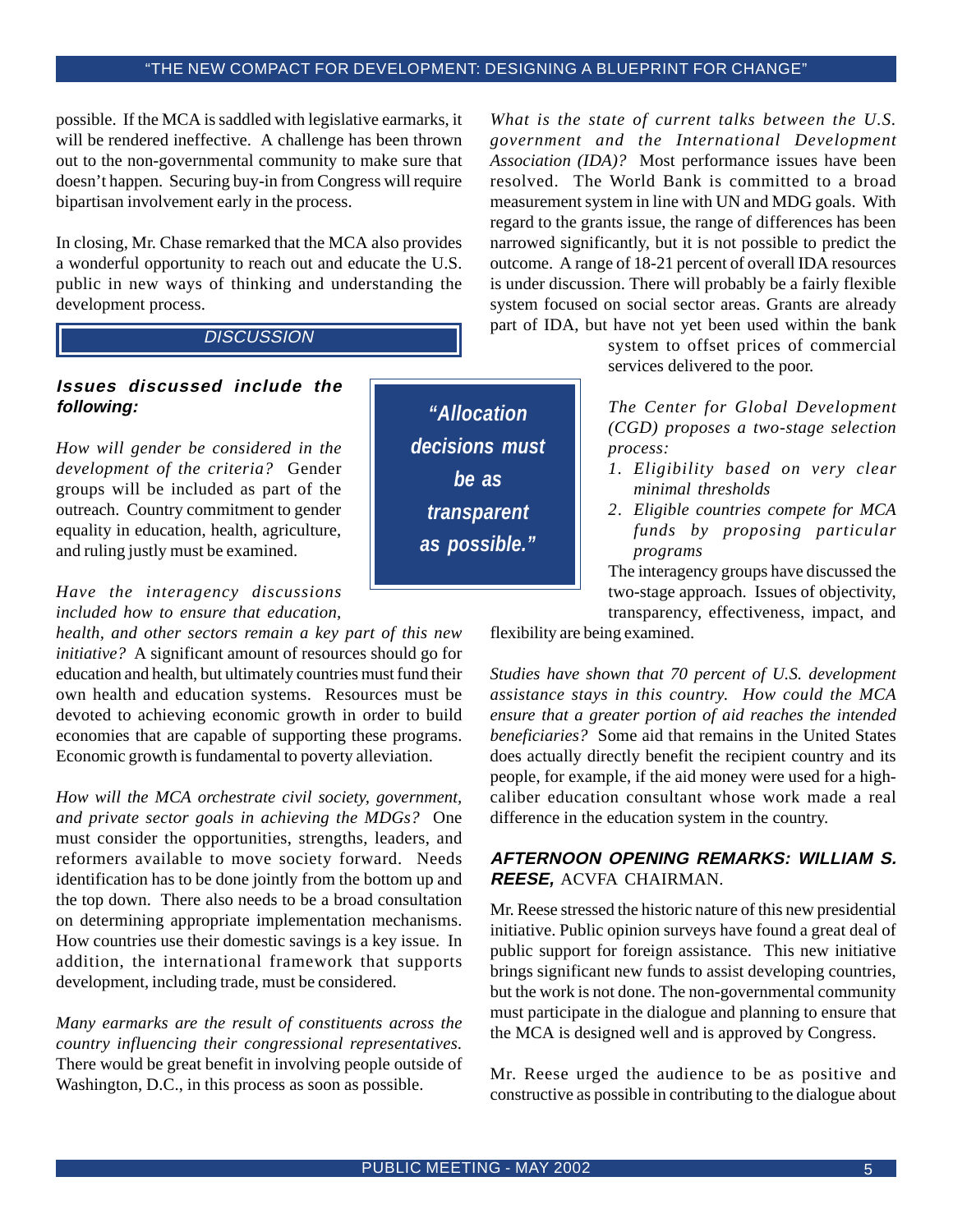the MCA. This process represents a great opportunity for the NGO community to work together, identify successes, and help shape the MCA into the best possible program.

# **"CRITERIA AND SELECTION ISSUES: CONSULTATION WITH NGOS"**

#### **PATRICK CRONIN,** ASSISTANT ADMINISTRATOR FOR POLICY AND PROGRAM COORDINATION, USAID

Mr. Cronin urged the audience to participate actively in the breakout sessions. He reminded participants not to lose sight of the President's vision of the MCA. The vision is a motivation for those involved in the interagency process to use this money very strategically to lift an

historic number of people out of poverty through economic growth.

The MCA will be a strong incentive for reform, both for the countries that receive MCA funds and for those that aspire to participate. Mr. Cronin asked the audience to consider ways to measure change and reform.

The MCA is also about partnership. It cannot be developed in Washington, DC. It must grow from the bottom up with participation by developing countries, as well as from the

top down in terms of how the pieces will be coordinated. It is important to think about development in a strategic, integrated fashion, tapping into the expertise and ideas of many partners, including civil society.

Mr. Cronin invited participants to contribute to the dialogue about the MCA criteria and indicators. He asked the audience to consider indicators that reflect the goals of the program and can be readily ranked by available data, without disadvantaging poorer countries that many not have the data. A basic question to be considered is how many measures should be used overall and in each of the three catgories.

# **REPORTS FROM BREAKOUT GROUPS "CRITERIA, SELECTION ISSUES, AND INDICATORS"**

# **GROUP 1 — GOVERNING JUSTLY**

**Comments and suggestions about criteria and indicators:**

• Consider whether a country is actually ruling justly, not just that it has good governance policies

- Include both civil liberties and political rights a just system requires both
- Consider the nature of the judiciary and the capacity to ensure that the rule of law is being implemented
- Address transparency, integrity and anti-corruption
- Consider other models of democracy from around the world, not just the United States
- Address the full participation of women
- Examine broad public participation in government
- Identify disqualifying attributes
- Ensure that countries realize how the criteria were chosen and how they can make changes to meet them
	- Have a gradation of criteria, recognizing that it is policy dialogue that brings about change
	- Measure behavior changes over time
	- Include qualitative narrative in the indices from which the criteria are drawn
	- Consider using the PRSP (Poverty Reduction Strategy Paper) process as the basis for criteria

#### **Other comments:**

• There are many sources of data and indices to draw upon in developing criteria, including Freedom House's *Freedom in the*

*World*, *Nations in Transit*, and the *Judicial Independence Guide*.

• There is concern about when developing countries will have the opportunity to provide input. The July-September 2002 time frame is difficult.

# **GROUP 2 — INVESTING IN HUMAN CAPITAL**

**Nancy Birdsall,** Center for Global Development, outlined seven principles for structuring the MCA:

- 1. Insulate it from political pressures
- 2. Focus on strengthening national institutions and the legitimacy of governments
- 3. Have a simple, automatic exit mechanism
- 4. Foster recipient country ownership
- 5. Encourage competition among nations and governments
- 6. Require full public disclosure and transparency
- 7. Complement existing development frameworks

*"The MCA will be a strong incentive for reform."*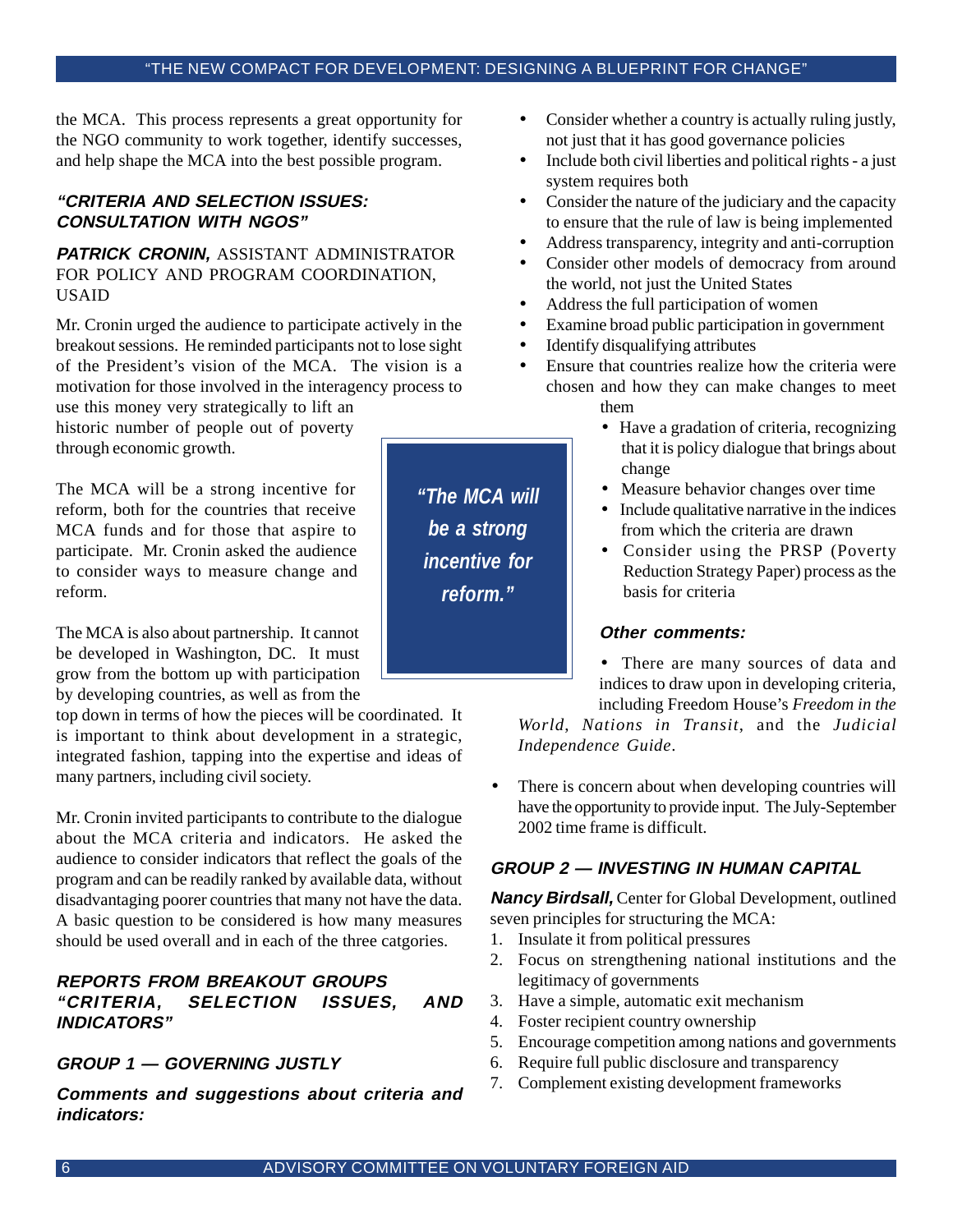Gene Sperling noted that the U.S. government spends as much on education in the entire world as it costs to build 13 U.S. high schools. The MCA provides an opportunity to tighten the global compact for universal education and inspire other countries to go forward in this effort.

#### **Comments and suggestions:**

- Criteria and delivery systems are interactive and influence each other.
- Partner governments deserve a security of financial support if they meet the criteria.
- Pay attention to strengthening public and congressional support for this program.
- Consider whether countries must meet every criteria equally in order to qualify for the MCA.

### **GROUP 3 — ECONOMIC FREEDOM**

Ms. San Martin's presentation focused on globalization and how to deal with economic factors and the downside of globalization. Mr. Benjelloun analyzed both the Heritage Foundation and the Cato Institute indexes, including indicators and objective measurements. Most countries are high on some indices and low on others. Mr. Gibson brought a different perspective and suggested that to get the desired results the focus should be on the middle class.

#### **Comments and suggestions for the criteria and indicators:**

- 1. Focus on the world's poorest countries and poverty alleviation.
- 2. Focus on the correlation between economic freedom and the social benefits that accompany it.
- 3. Measuring growth in small and medium enterprises could be a key indicator.
- 4. Examine economics at both micro and macro levels.
- 5. Recognize that criteria for the President's three categories will overlap.
- 6. Develop simple, transparent criteria with the participation of local stakeholders.
- 7. Establish expectations and benchmarks needed to stay in the MCA.

#### **Other comments:**

All economic indices contain built-in biases. However, an objective index based on already available statistical data offers the best basis for making country selections without political bias.

- There should be an eligibility process and a selection process. The selection process should include sector and programmatic considerations. It is of utmost importance to select the "right" countries (from among a group of eligible countries that would include the poorest), so as to demonstrate success.
- Countries should set their own targets for the indicators. Success or progress should be judged against those targets. Funds could increase or decrease depending on performance.
- Impacts from the global economy and world trade must be factored into the process.

This summary of the ACVFA public meeting has been prepared and distributed by the USAID Office of Private and Voluntary Cooperation in the Bureau for Democracy, Conflict, and Humanitarian Assistance. The full report is available from ACVFA Program Assistant, 1331 H Street, N.W., Suite 200, Washington, D.C. 20005-4706 or e-mail: pvcsupport@datexinc.com or online at www.usaid.gov/ hum\_response/pvc/acvfadir.html.

> *Mark Your Calendars Next ACVFA Meeting October 9, 2002 Washington, DC*

PUBLIC MEETING - MAY 2002